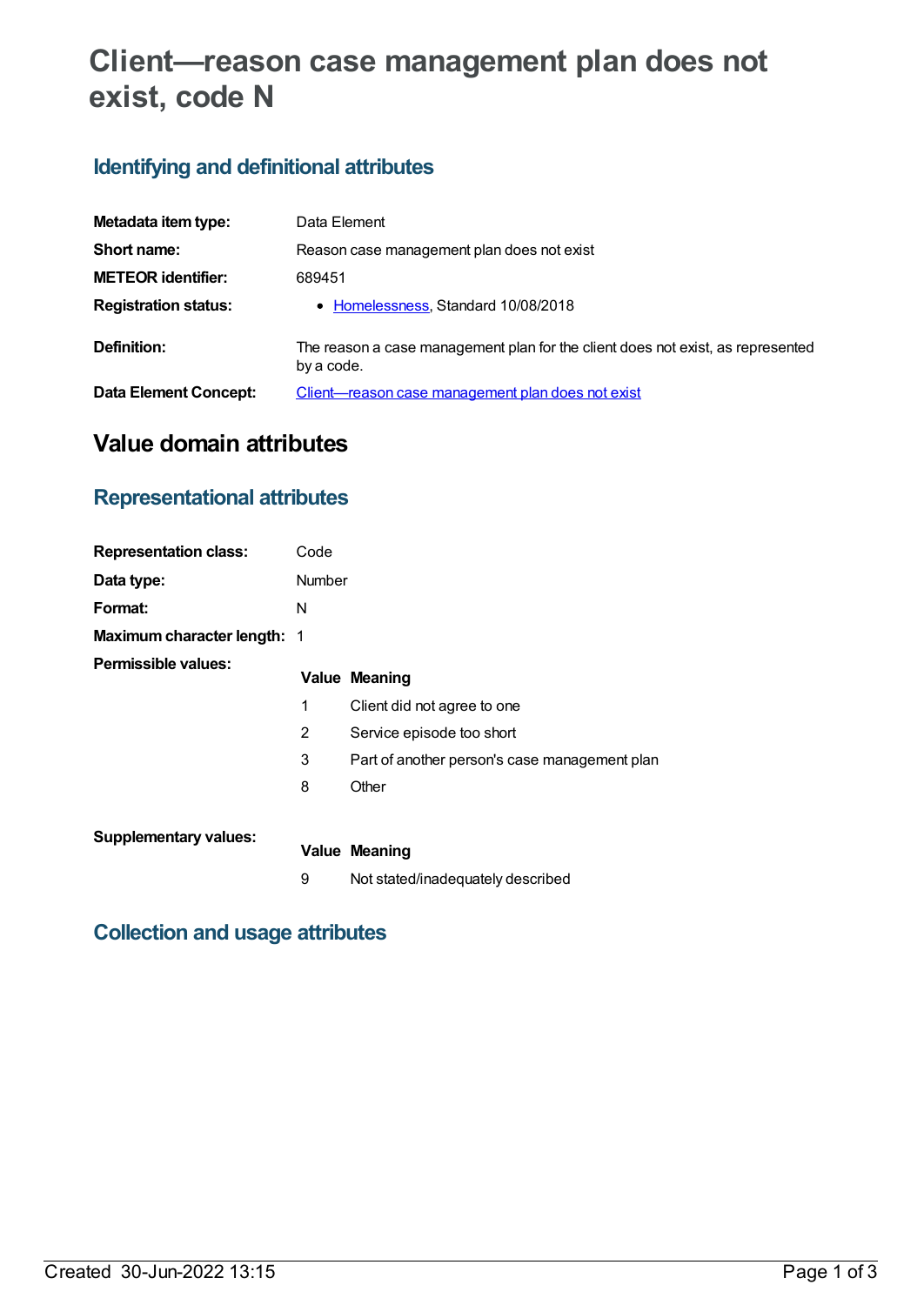**Guide for use:** CODE 1 Client did not agree to one

This option is used if the client was asked about formulating a plan, but they did not agree.

CODE 2 Service episode too short

Case management plans may not be appropriate for all clients, for example, when a client is supported for a 24 hour period or less. Support may include accommodation or other services.

CODE 3 Part of another person's case management plan

The client is covered by another client's case management plan.

CODE 8 Other

If a case management plan was not formulated for a client for some other reason. This other reason should be collected.

CODE 9 Not stated/inadequately described

This code is not for use in primary data collections.

#### **Data element attributes**

#### **Collection and usage attributes**

| Guide for use:             | This metadata item is answered from the perspective of an agency worker.                                                                                             |
|----------------------------|----------------------------------------------------------------------------------------------------------------------------------------------------------------------|
|                            | This data element is used in conjunction with the data element Client—reason case<br>management plan does not exist, text A[A(49)] where code 8 'Other' is selected. |
| <b>Collection methods:</b> | The permissible values for this data element are used to form the response<br>categories to the question:                                                            |
|                            | "Why does a case management plan not exist?"                                                                                                                         |
|                            | Responses of "other" should request further information by use of the words<br>"please specify".                                                                     |

#### **Relational attributes**

| Related metadata<br>references: | See also Client—case management goal status, code N                                                                                       |
|---------------------------------|-------------------------------------------------------------------------------------------------------------------------------------------|
|                                 | • Homelessness, Standard 10/08/2018                                                                                                       |
|                                 | See also Client—case management plan indicator, yes/no code N                                                                             |
|                                 | • Homelessness, Standard 10/08/2018                                                                                                       |
|                                 | Supersedes Client—reason case management plan does not exist, code N                                                                      |
|                                 | • Community Services (retired), Standard 17/11/2010<br>• Homelessness, Superseded 10/08/2018<br>• Housing assistance, Standard 23/08/2010 |
|                                 | See also Client-reason case management plan does not exist, text A[A(49)]                                                                 |
|                                 | • Homelessness, Standard 10/08/2018                                                                                                       |